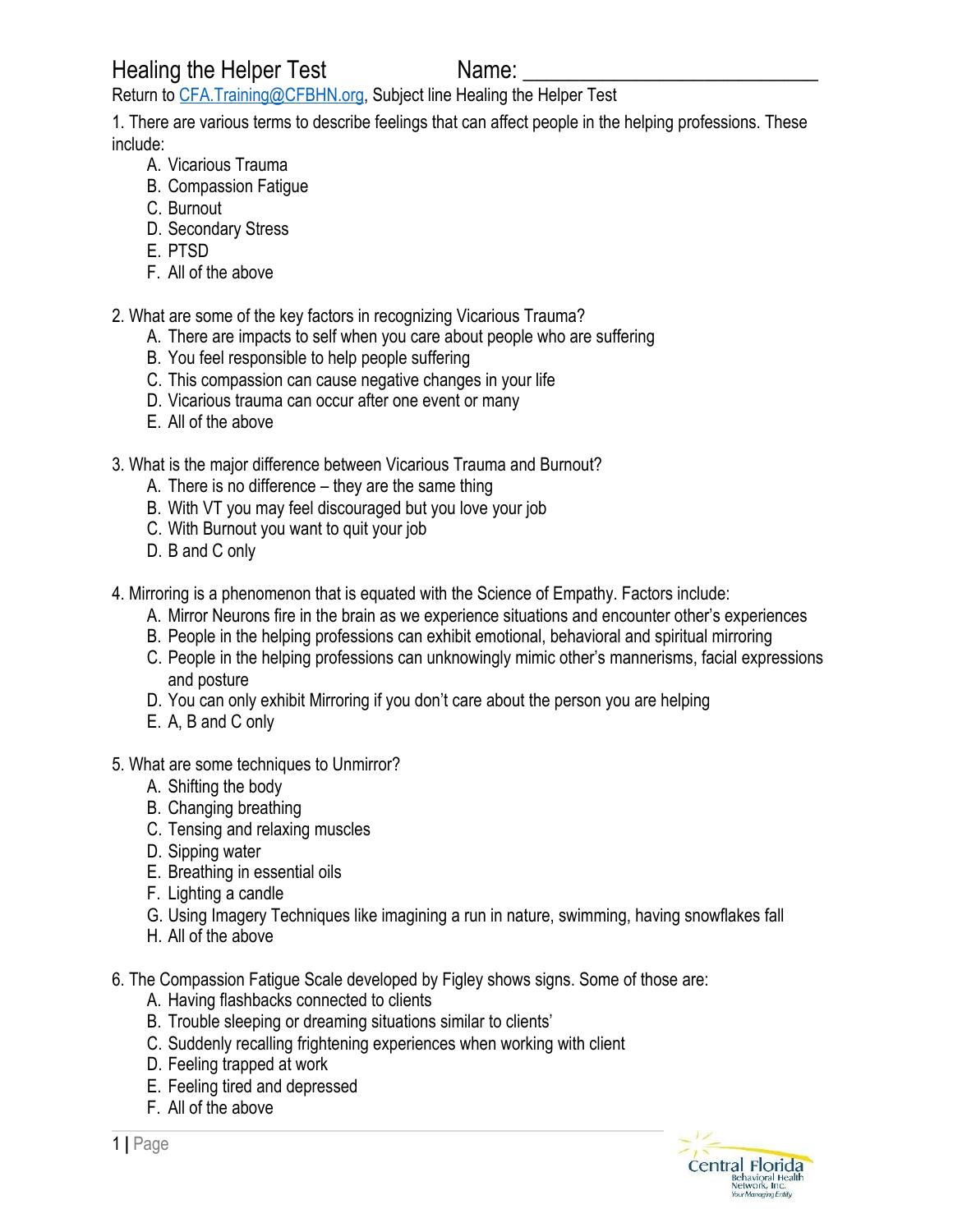Return to [CFA.Training@CFBHN.org,](mailto:CFA@Training.org) Subject line Healing the Helper Test

- 7. There are impacts associated with Compassion Fatigue. They occur in the following areas:
	- A. Behavioral
	- B. Cognitive
	- C. Emotional
	- D. Spiritual
	- E. Financial
	- F. All of the above except E
- 8. Behavioral impacts and some techniques to manage them include:
	- A. Irritability. Ask for a comforting touch
	- B. Sleep and appetite changes. Set a schedule that supports good habits
	- C. Rapid pulse/breathing or headaches. Set up a healing and sacred place in your home or office.
	- D. Fatigue. Walk and play not doing *should* exercise
	- E. Isolation from friends and family. Make time for pleasing social activities
	- F. All of the above
- 9. Cognitive impacts and techniques to manage them include:
	- A. Cynical attitude. Confirm positive experiences and the way work enriches your life
	- B. Preoccupation with clients. Get involved with a group or community activity
	- C. Feelings of Hopelessness. Don't expect quick fixes
	- D. All of the above
- 10. Spiritual impacts play a role in combatting Compassion Fatigue. These include:
	- A. When you sense a loss of purpose you can use a technique called Pause, Pray and Proceed
	- B. If you question the meaning of life attend a church or engage in a meaningful spiritual practice
	- C. If you question what is good or evil do whatever brings you closer to something bigger than yourself or read inspirational materials
	- D. All of the above
- 11. How can you identify "Resilience"?
	- A. It is a defense mechanism that makes it possible for people to thrive in the face of adversity
	- B. It helps people appreciate the freedoms in their life
	- C. It helps people not take things for granted
	- D. It encourages motivation and feelings of strength
	- E. It encourages hope and helps a person see the positives in life
	- F. All of the above
- 12. How can you foster "Resilience"?
	- A. Recognize your own limits
	- B. Be present and let go of ego
	- C. Ignore everything that is going on around you
	- D. Maintain good health habits
	- E. Seek treatment if needed
	- F. All of the above except for C